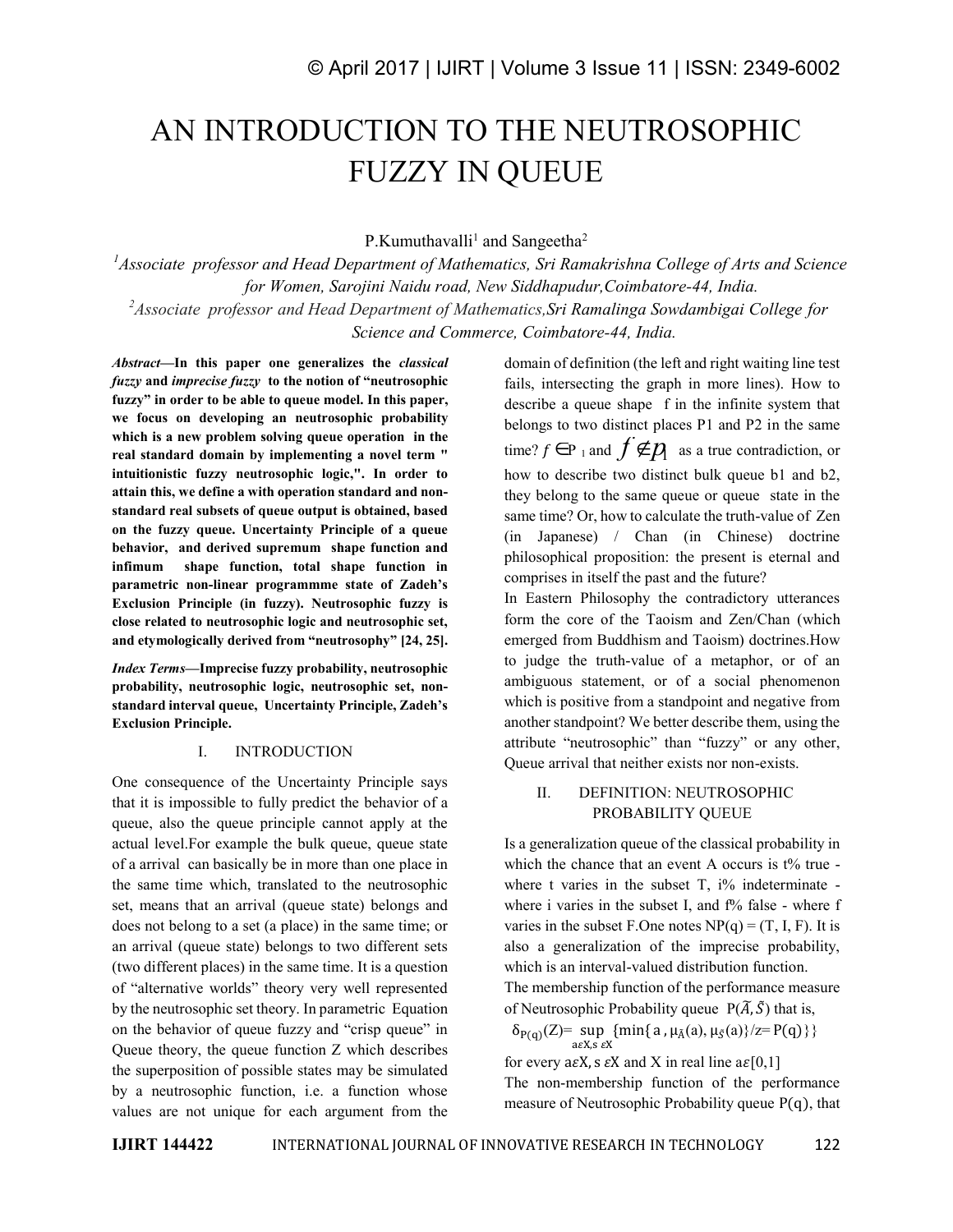$$
\delta_{P(q)}(Z) = \inf_{a \in X, s \in X} \{ \max\{a, V_{\lambda}(a), V_{\mu}(a) \}
$$

 $z = P(q)$ } for every a $\epsilon X$ , s  $\epsilon X$  and X in real line  $a\epsilon[0,1]$ .

The membership function of the performance measure of Neutrosophic Probability queue P(q) that is,

 $\delta_{P(q)}(Z)$ = sup {min{ s,  $\mu_{\tilde{A}}(s)$ ,  $\mu_{\tilde{S}}(s)$ }/z= P(q) }}  $a \in X$ ,  $\overline{s} \in X$ 

for every a $\epsilon X$ , s  $\epsilon X$  and X in real line a $\epsilon [0,1]$ 

The non-membership function of the performance measure of Neutrosophic Probability queue P(q), that is

$$
\delta_{P(q)} (Z) = \inf_{a \in X, s \in X} \{ \max \{ s, V_{\lambda}(a), V_{\mu}(a) \} / z =
$$

 $P(q)$ }

for every a $\epsilon X$ , s  $\epsilon X$  and X in real line a $\epsilon [0,1]$ . Then the right shape function of a triangular fuzzy number  $P(q)$ .

#### III. NON-STANDARD REAL QUEUE AND NON-STANDARD REAL SETS

Let T, I, F be standard or non-standard real subsets ' K  $-0$ ,  $1+$  M,

with sup  $T = t$  sup, inf  $T = t$  inf,

sup  $I = i$  sup, inf  $I = i$  inf,

 $\sup F = f \sup, \inf F = f \inf,$ 

and n\_sup = t\_sup + i\_sup + f\_sup,

n  $inf = t$  inf + i inf + f inf.

Obviously: t\_sup, i\_sup, f\_sup  $[ 1+, 1]$  and t\_inf, i\_inf, f inf m  $-0$ ,

whereas n\_sup $\leq$  3+ and n\_inf  $\geq$  -0.

The subsets T, I, F are not necessarily intervals, but may be any real subsets of queue: discrete orcontinuous; single-element, finite, or (either countably or uncountably) infinite; union or intersection of various subsets queue; etc.They may also overlap queue. These real subsets of queue could represent the relative errors in determining t, i, f (in the case when the subsets T, I, F are reduced to points).

This representation is closer to the human mind reasoning. It characterizes/catches the *imprecision* of knowledge or linguistic inexactitude received by various observers (that's why T, I, F are subsets - not necessarily single-elements), *uncertainty* due to incomplete knowledge or acquisition errors or stochasticity (that's why the subset I exists), and

*vagueness* due to lack of clear contours or limits (that's why T, I, F are subsets and I exists; in particular for the appurtenance to the neutrosophic queue sets).One has to specify the superior  $(x \text{ sup})$  and inferior  $(x \text{ inf})$ limits of the queue subsets because in many problems arises the necessity to compute them.

The real number x is said to be infinitesimal if and only if for all positive integers n one has  $|x| < 1/n$ . Let n > 0 be a such infinitesimal number. The *hyper-real number set* is an extension of the real number set, which includes classes of infinite numbers and classes of infinitesimal numbers. Let's consider the nonstandard finite numbers  $1+ = 1+n$ , where "1" is its standard part and "n" its non-standard part, and  $-0 =$ 0-n, where "0" is its standard part and "n" its nonstandard part.

Then, we call  $n - 0$ ,  $1 + n$  non-standard unit interval. Obviously, 0 and 1, and analogously non-standard numbers infinitely small but less than 0 or infinitely small but greater than 1, belong to the non-standard unit interval. Actually, by "-a" one signifies a monad, i.e. a set of hyper-real numbers in non-standard analysis:

 $\alpha$ (-a) = {a-x:  $\mu$ x.<sup>\*</sup>, x is infinitesimal}, and similarly " $b+$ " is a monad:

 $\alpha$  (b+)= {b+x: $\mu$  x.\*, x is infinitesimal}.

Generally, the left and right borders of a non-standard interval  $\alpha$  -a,  $\beta$  +  $\alpha$  are vague, imprecise,

themselves being non-standard (sub)sets .(-a) and  $(b+)$  as defined above.

Combining the two before mentioned definitions one gets, what we would call, a binad of

 $C+$ ":

 $\alpha$  (-c+)= {c-x: x%.\*, x is infinitesimal}U {c+x: x%.\*, x is infinitesimal}, which is a collection of open punctured neighborhoods (balls) of c.

Of course,  $-a < a$  and  $b \rightarrow b$ . No order between  $-c+$ and c.

Addition of non-standard finite numbers with themselves or with real numbers:

 $-a + b = -(a + b)$ 

 $a + b + = (a + b) +$ 

 $-a + b + = -(a + b) +$ 

 $-a + b = -(a + b)$  (the left monads absorb themselves)  $a^{+} + b^{+} = (a + b)^{+}$  (analogously, the right monads absorb themselves)

Similarly for subtraction, multiplication, division, roots, and powers of non-standard finite numbers with themselves or with real numbers.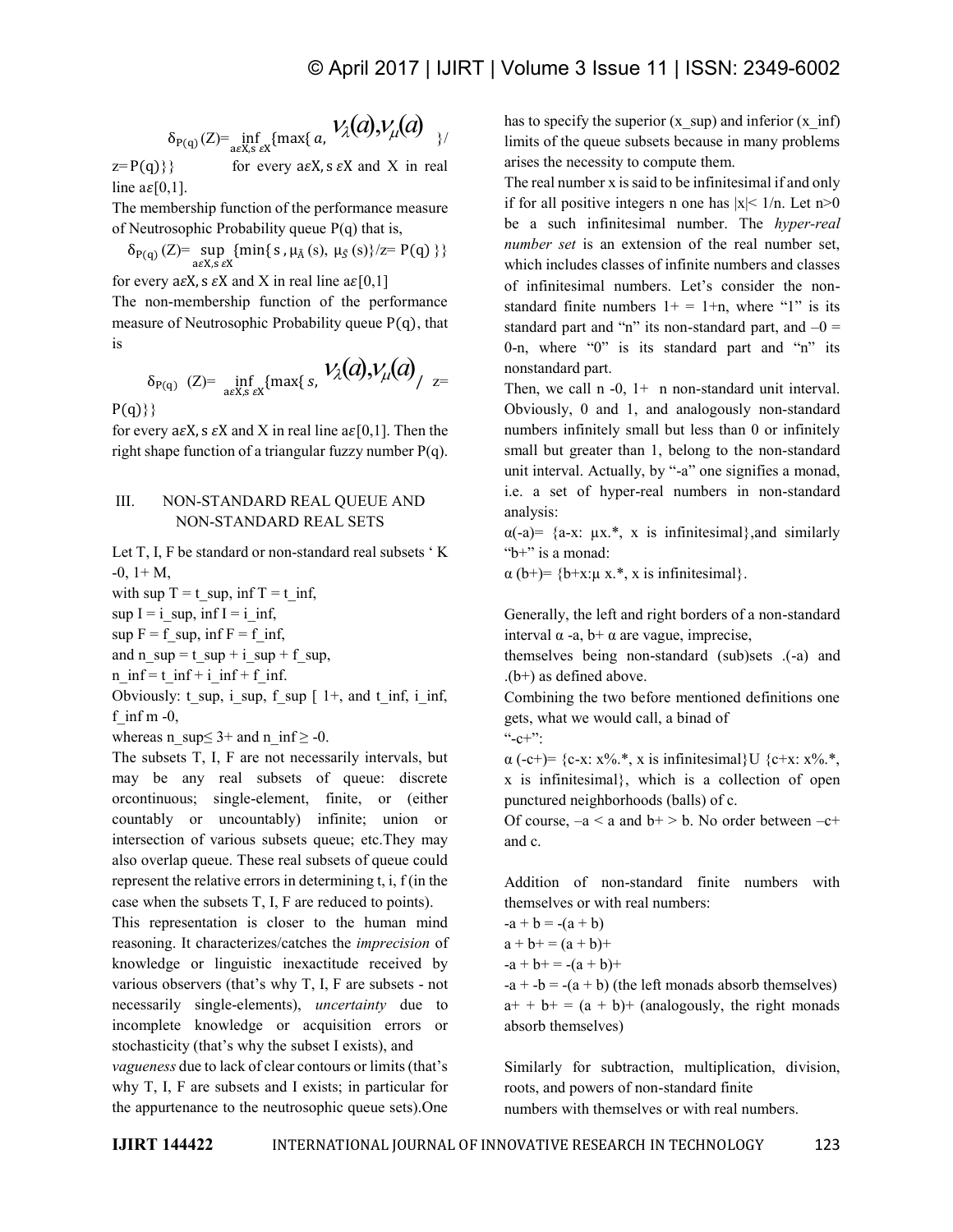By extension let inf  $\alpha$  -a,  $b + \alpha = -a$  and sup  $\alpha$  -a,  $b + \alpha$  $= b +$ .

### IV. OPERATIONS WITH STANDARD AND NON-STANDARD REAL SUBSETS OF QUEUE

Let S1 and S2 be two (unidimensional) standard or non-standard real subsets, then one defines: Addition of sets: S1+S2 =  $\{x/x=s1+s2, \text{ where } s1 \in S1 \text{ and } s2 \in S2\}$ , with  $\inf S1+S2 = \inf S1 + \inf S2$ , sup  $S1+S2 = \sup S1$  $+$  sup S2; and, as some particular cases, we have  $\{a\}+S2 = \{x/x=a+s2, \text{ where } s2 \in S2\}$ with inf  ${a}$ +S2 = a + inf S2, sup  ${a}$ +S2 = a + sup S2; also  $\{1\}+S2 = \{x/x=1+s2, \text{ where } s2 \in S2\}$ with inf  ${1}+S2 = 1 + inf S2$ , sup  ${1}+S2 = 1 + sup$ S2. Subtraction of sets:

 $S1-S2 = \{x/x=s1-s2, \text{ where } s1 \in S1 \text{ and } s2 \in S2\}.$ For real positive subsets (most of the cases will fall in this range) one gets inf  $S1-S2 = inf S1 - sup S2$ , sup  $S1-S2 = sup S1 - inf$  $S2$ : and, as some particular cases, we have  ${a}$ -S2 = {x/x=a-s2, where s2  $\epsilon$ S2}, with inf  ${a}$ -S2 = a - sup S2, sup  ${a}$ -S2 = a - inf S2; also  $\{1\}$ -S2 =  $\{x/x=1$ -s2, where s2  $\epsilon_2$ , with inf  $\{1\}$ -S2 = 1 - sup S2, sup  $\{1\}$ -S2 = 100 - inf S2.

Multiplication of sets:

 $S1.S2 = \{x/x=s1.s2, \text{ where } s1 \in S1 \text{ and } s2 \in S2\}.$ For real positive subsets (most of the cases will fall in this range) one gets  $\inf S1.S2 = \inf S1$ .  $\inf S2$ ,  $\sup S1.S2 = \sup S1$ .  $\sup S2$ ; and, as some particular cases, we have  ${a}$ .S2 = {x/x=a.s2, where s2  $\epsilon$ S2}, with inf  ${a}$ .  $S2 = a * inf S2$ , sup  ${a}$ .  $S2 = a$ . sup  $S2$ ; with  $\lim_{x \to 3} x_3$ ,  $32 - a$   $\lim_{x \to 2} x_2$ ,  $\sup_{x \to 3} x_3$ ,  $\lim_{x \to 2} x_3$ ,  $\lim_{x \to 2} x_3$ ,  $\lim_{x \to 2} x_3$ ,  $\lim_{x \to 3} x_3$ ,  $\lim_{x \to 3} x_3$ ,  $\lim_{x \to 3} x_3$ ,  $\lim_{x \to 3} x_3$ ,  $\lim_{x \to 3} x_3$ ,  $\lim_{x \to 3} x_3$ ,  $\lim_{x \to 3} x_3$ , with inf  $\{1\}$ .S2 = 1 . inf S2, sup  $\{1\}$ .S2 = 1 . sup S2.

Division of a set by a number:

Let  $k \in \mathbb{R}^*$ , then  $S1 \div k = \{x/x = s1/k, \text{ where } s1 \in S1\}$ , Let  $(T1, I1, F1)$  and  $(T2, I2, F2)$  be standard or nonstandard triplets of real subsets which  $\epsilon_{P(K-0, 1+M)3}$ , where  $P(\alpha -0, 1+\alpha)$  is the set of all

subsets of non-standard unit interval α -0, 1+ α, then we define:  $(T1, 11, F1) + (T2, I2, F2) = (T1+T2, I1+I2, F1+F2),$  $(T1, 11, F1) - (T2, I2, F2) = (T1-T2, I1-I2, F1-F2),$  $(T1, 11, F1)$ .  $(T2, 12, F2) = (T1. T2, 11.12, F1. F2)$ .

#### V. NEUTROSOPHIC STATISTICS

Is the analysis of the events described by the neutrosophic probability.This is also a generalization of the classical statistics and imprecise statistics.

#### VI. NEUTROSOPHIC PROBABILITY SPACE

The universal set, endowed with a neutrosophic probability defined for each of its subset, forms a neutrosophic probability space. Let A and B be two neutrosophic events, and  $NP(A) =$  $(T1, 11, F1)$ ,  $NP(B) = (T2, I2, F2)$  their neutrosophic probabilities. Then we define:  $NP(A \cap B) = NP(A)$ .  $NP(B)$ .  $NP(-A) = \{1\} - NP(A).$  $NP(AUB) = NP(A) + NP(B) - NP(A)$ .  $NP(B)$ . 1. NP(impossible event) = (Timp,  $\lim p$ , Fimp), where sup Timp  $\leq 0$ , inf Fimp  $\geq 1$ ; no restriction on Iimp.  $NP(sure event) = (Tsur, Isur, Fsur),$ where inf Tsur  $\geq$ 1, sup Fsur  $\leq$ 0; no restriction on Isur.  $NP(totally indeterminate event) = (Tind, Ind, Find);$ where inf Iind  $\geq 1$ ; no restrictions on Tind or Find. 2. NP(A)  $\in$  {(T, I, F), where T, I, F are real subsets which may overlap}. 3. NP(AUB) = NP(A) + NP(B) - NP(A $\bigcap B$ ). 4.  $NP(A) = \{1\} - NP(-A)$ .

#### VII. APPLICATIONS

#1. From a pool of refugees, waiting in a political refugee camp in Tamil Nadu to get the Indian visa, a% have the chance to be accepted - where a varies in the set A,  $r\%$  to be rejected - where

r -varies in the set R, and p% to be in pending (not yet decided) - where p varies in P.

Say, for example, that the chance of someone Popescu in the pool to emigrate to India is (between)20-80% (considering different criteria of emigration one gets different percentages, we have to take care of all of them), the chance of being rejected is 10-15% or20- 25%, and the chance of being in pending is 5% or 10%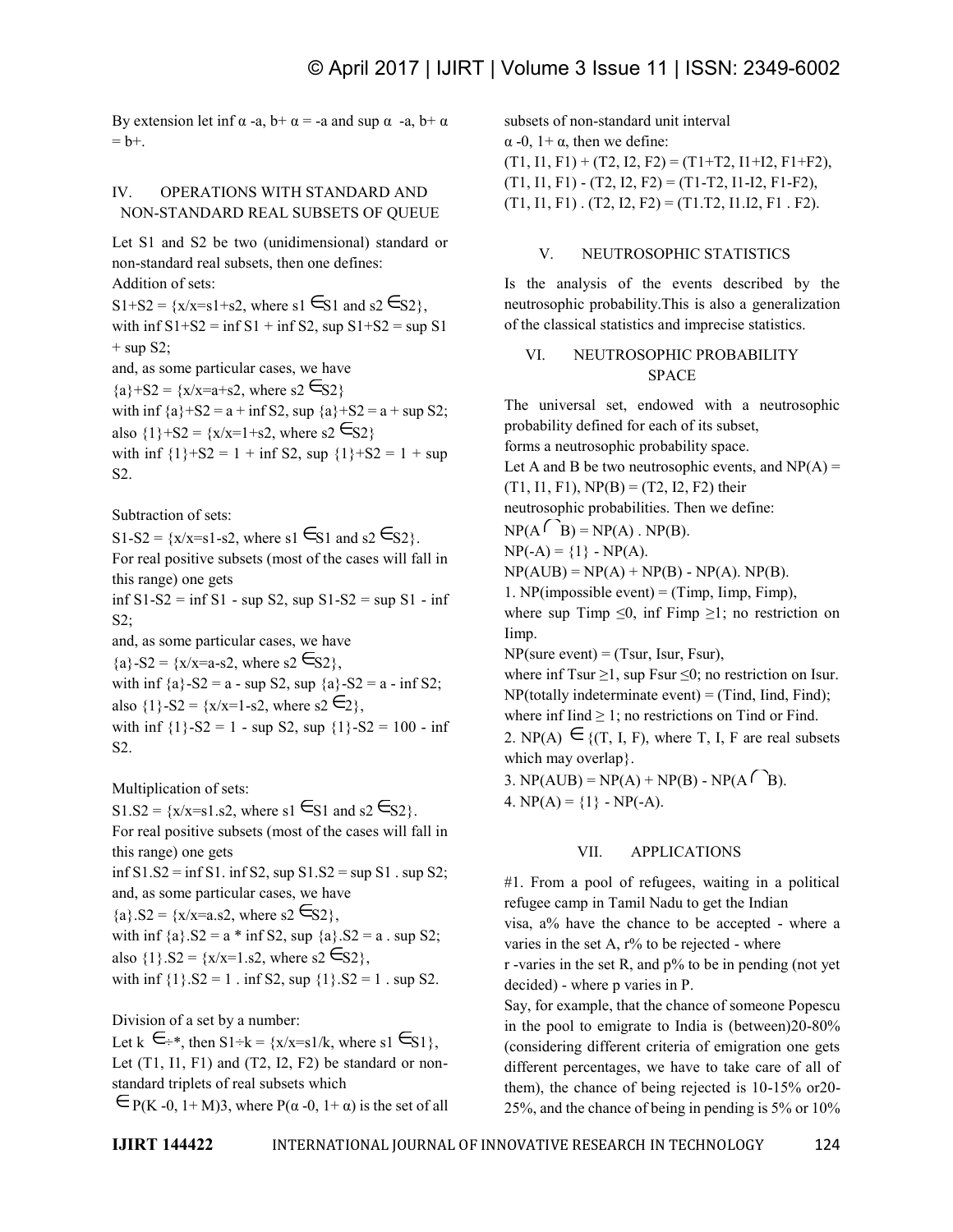or 15% . Then the neutrosophic probability that pescu emigrates to the India is  $NP(Popescu) = (20-80), (10-$ 15)U(20-25), {5,10,15} ), closer to the life's thinking. This is a better approach than the classical probability, where  $20 \leq P(\text{Popescu}) \leq 80$ , because from the pending chance - which will be converted to acceptance or rejection - Popescu might get extra percentage in his will to emigration,and also the superior limit of the subsets sum  $80+20+25 > 100$  and in other cases one may have the inferior sum  $\geq 0$ , while in the classical fuzzy set theory the superior sum should be 100 and the inferior sum  $\leq 0$ .

#1. In a similar way, we could say about the element Popescu that Popescu ( (20-80), (10-15)U(20-25), {5,10,15} ) belongs to the set of accepted refugees.

#2. The probability that candidate C will win an election is say 15-20% true (percent of people voting for him), 25% false (percent of people voting against him), and 20% or 21% indeterminate (percent of people not coming to the ballot box, or giving a blank vote – not selecting anyone, or giving a negative vote - cutting all candidates on the list). Dialectic and dualism don't work in this case anymore.

#3. Another example, the probability that tomorrow it will rain is say 40-44% true according to meteorologists who have investigated the past years' weather, 20 or 24-25% false according to today's very sunny and droughty summer, and 5 or 10% undecided (indeterminate).

#4. The probability that Yankees will win tomorrow versus Cowboys is 80% true (according to their confrontation's history giving Yankees' satisfaction), 40-42% false (supposing Cowboys are actually up to the mark, while Yankees are declining), and 5 or 6 or 7% indeterminate (left to the hazard: sickness of players, referee's mistakes, atmospheric conditions during the game). These parameters act on players' psychology.

## VIII. REMARKS

Neutrosophic probability queue is useful to those arrivals events which involve some degree of indeterminacy (unknown) and more criteria of evaluation – as queue . This kind of probability is necessary because it provides a better representation

than classical probability to uncertain events.

## IX. GENERALIZATIONS OF OTHER **PROBABILITIES**

In the case when the truth- and falsity-components are complementary, i.e. no indeterminacy and their sum is 1, one falls to the classical probability. As, for example, tossing dice or coins, or drawing cards from a well-shuffled deck, or drawing balls from an urn.An interesting particular case is for n=1, with  $0 \le t, i \le 1$ , which is closer to the classical probability.

For n=1 and i=0, with  $0 \le t$ , f is not obtains the classical probability.

From the intuitionistic logic, paraconsistent logic, dialetheism, faillibilism, paradoxism, pseudoparadoxism, and tautologism we transfer the "adjectives" to probabilities, i.e. we define the intuitionistic probability (when the probability space is incomplete), paraconsistent probability, faillibilist probability, dialetheist probability, paradoxist probability, pseudoparadoxist probability, and tautologic probability respectively.

Hence, the neutrosophic probability generalizes: The intuitionistic probability, which supports incomplete (not completely known/determined) probability spaces (for  $0 \le n \le 1$  and i=0,  $0 \le t, f \le 1$ ) or incomplete events whose probability we need to calculate;

-The classical probability (for  $n=1$  and  $i=0$ , and 0≤t,f≤1);

- The paraconsistent probability (for  $n>1$  and  $i=0$ , with both  $t, f \leq 1$ ;

- The dialetheist probability, which says that intersection of some disjoint probability spaces not empty (for  $t=f=1$  and  $i=0$ ; some paradoxist probabilities can be denoted this way);

- The faillibilist probabilisty (for i>0);

- The pseudoparadoxism (for n\_sup>1 or n\_inf<0);
- The tautologism (for t\_sup $>1$ ).

Compared with all other types of classical probabilities, the neutrosophic probability introduces a percentage of "indeterminacy" - due to unexpected parameters hidden in some probability spaces, and let each component t, i, f be even boiling *over* 1 to 1+ (overflooded) or freezing *under* 0 (underdried) to -0. For example: an element in some tautological probability space may have  $t>1$ , called "overprobable"  $(i.e. t = 1+)$ . Similarly, an element in some paradoxist probability space may be "overindeterminate" (for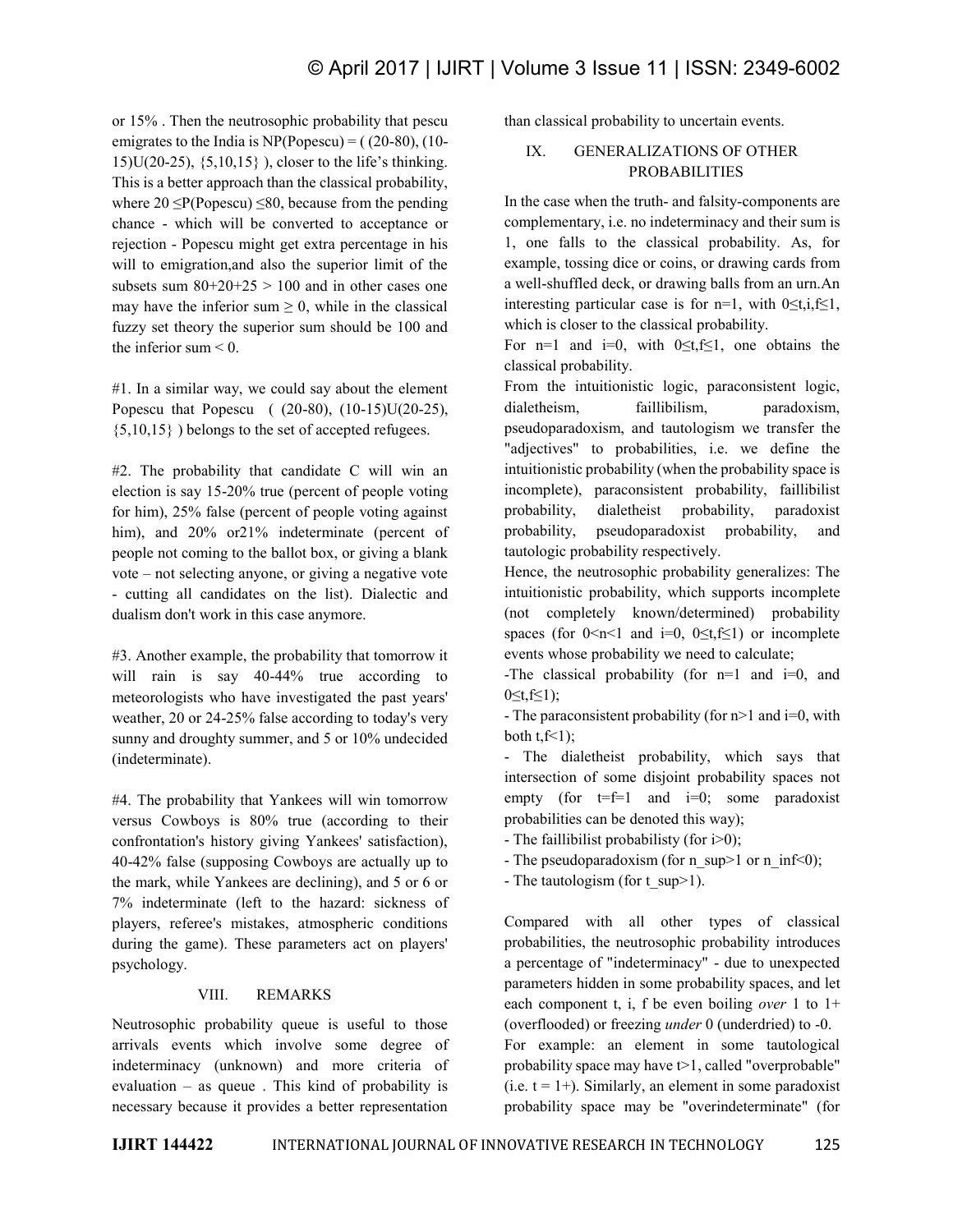$i>1$ ), or "overunprobable" (for  $f>1$ , in some unconditionally false appurtenances); or "underprobable" (for  $t<0$ , i.e.  $t = -0$ , in some unconditionally false appurtenances), "underindeterminate" (for i<0, in some unconditionally true or false appurtenances), "underunprobable" (for f<0, in some unconditionally true appurtenances).

This is because we should make a distinction between unconditionally true  $(t>1$ , and  $f<0$  or  $i<0$ ) and conditionally true appurtenances (t≤1, and f≤1 or i≤1).

#### X. OTHER EXAMPLES

Let's consider a neutrosophic set a collection of possible locations (positions) of particle x.

And let A and B be two neutrosophic sets.

One can say, by language abuse, that any particle x neutrosophically belongs to any set, due to the percentages of truth/indeterminacy/falsity involved, which varies between -0 and 1+.

For example:  $x(0.7, 0.1, 0.2)$  belongs to A (which means, with a probability of 70% particle x is in a position of A, with a probability of 20% x is not in A, and the rest is undecidable); or  $y(0, 0, 1)$  belongs to A (which normally means y is not for sure in A); or  $z(0, \theta)$ 1, 0) belongs to A(which means one does know absolutely nothing about z's affiliation with A).

More general, x( (0.1-0.2), (0.30-0.35)U[0.70-0.71],  $\{0.1, 0.14, 0.18\}$ ) belongs to the set A, which means: - With a probability in between 10-20% particle x is in a position of A (one cannot find an exact

approximate because of various sources used);

- With a probability of10% or 14% or 18% x is not in A;

- The indeterminacy related to the appurtenance of x to A is in between 30-35% or between 70-

71% (limits included).

The subsets representing the appurtenance, indeterminacy, and falsity may overlap, and  $n \sup$  =  $20\% + 71\% + 18\% > 100\%$  in this case.

#### REFERENCE

- [1] Association for Symbolic Logic, Urbana, IL, USA, New Book Anouncement of Interest to Logicians,http://www.aslonline.org/links/html
- [2] Atanassov, K., Bustince, H., Burillo, P., Mohedano, V., A method for inference in

approximate reasoning for the one-dimensional case based on normal intuitionistic fuzzy sets, Proceedings of the VI IFSA World Congress, Sao Paulo, Brazil, July 1995, Vol. 1, 149-152.

- [3] Blunden, Andy, A New Logic: Neutrosophic Logic, Hegel by Hyper Text Page, http://werple.net.au/~andy/email.htm.
- [4] Buhaescu, T., On an order relation between fuzzy numbers and fuzzy functions convexity, Itinerant seminar on functional equations, approximation and convexity, Cluj-Napoca, 1987, 85-90.
- [5] Dempster, A. P., Upper and Lower Probabilities Induced by a Multivalued Mapping, Annals of Mathematical Statistics, 38, 325-339, 1967.
- [6] Didero, Daniele, Dictionaries and Encyclopedias, Italy, http://lgxserver.uniba.it/lei/dionary/dizlink.ht m.
- [7] Dinulescu-Campina, Gheorghe, The Intangible Absolute Truth, "Smarandache Notions Journal", 142-143, 2000.
- [8] Dubois, D., Prade, H., RJvision mise B jour, et action,http://www.irit.fr/ACTIVITES/RPDMP /RMF.html/.
- [9] Dudau, Victor, A beter use of neutrosophic probability, Sci.Math Archives Topics, 8 July 1999,http://forum.swarthmore.edu/epigone/sci .math/genverqua.
- [10] Fine, K., Vagueness, truth and logic, Synthese, 30, 265-300, 1975.
- [11] Fisch, Max, and Turquette, Atwell, Pierce's Triadic Logic, Transactions of the Charles S. Peirce Society, 11, 71-85, 1966.
- [12] Gilbert, John, Institute for Logic at the University of Vienna, Austria, Abstract, http://www.logic.univie.ac.at/cgi-bin/abstract/.
- [13] Girard, Jean-Yves, Linear logic, Theoretical Computer Science, 50:1-102, 1987.
- [14] Goldberg, Samuel, Probability / An Introduction, Prentice-Hall, Inc., Englewood Cliffs, NJ, 1960.
- [15] Goguen, J. A., The Logic of Inexact Concepts, Synthese, 19, 325-375, 1969.
- [16] Guinnessy, Paul; Gilbert, John, Proceedings on the Neutrosophic Logic and Their Applications in Neural Networks, Computer Programming, and Quantum Physics, Institute of Physics,